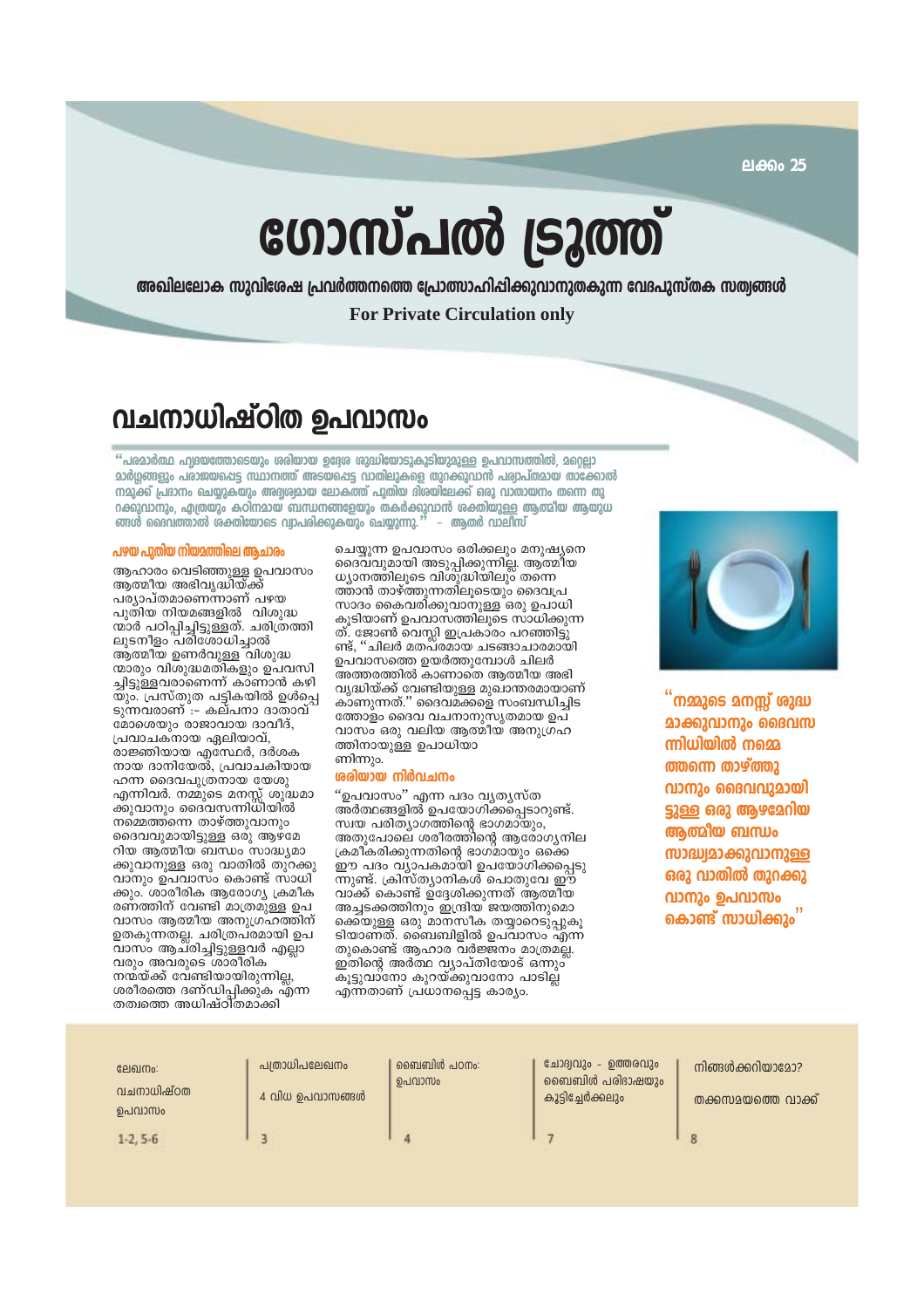# வைவிൾ

# എന്തു പഠിപ്പിക്കുന്നു.

#### മദേവവചനം

2 തിമൊ. 3: 16-17, 2 പത്രൊ. 1: 20, 21, മത്തായി 24: 35

#### $m$ c $n_2$

മത്തായി 22: 37-40, യോഹ. 14: 21-23,  $1$  GO) $200 - 4: 7-11$ 

## മാനസാന്തരം

അപ്പൊ. 3: 19, 17: 30, 2 കൊരി. 7:10

#### പൂതുജനനം

യോഹ. 3: 3-7, 2 കൊരി. 5: 17, റോമർ 6 : 1-4, എഫെ. 2: 1, 5-6).

പാപത്തിൽ നിന്നും സ്വാതന്ത്ര്യം 1 യോഹ. 5: 18, മത്തായി 1: 21,

 $2000000811$ 

#### പരിശുദ്ധാത്മ നിറവ്

അപ്പൊ. 19: 2, 15: 8-9, 1: 8).

#### വിശുദ്ധി

ലൂക്കോ. 1:73-75, എബ്രാ. 12:14, 1 പത്രൊ. 1: 15-16, തീത്തോ. 2: 11, 12, റോമ. 6: 22

#### ദൈവരാജ്യം

ലൂക്കോ. 17: 20-21, റോമ. 14: 17, യോഹ. 18: 36

#### $m$ e

അപ്പൊ. 2: 4-7, എഫെ. 4: 4-6, 1 കൊരി. 12: 12,13, കൊലൊ. 1: 18

#### ഐകൃത

യോഹ. 17: 20-23, ഗലാ. 3: 28, വെളി. 18: 2-4

#### ചട്ടങ്ങൾ

മത്താ. 28: 19-20, 26: 26-30, 1 കൊരി. 11: 23-27,  $\binom{200000}{13}$  13: 14-17

#### ദൈവീക രോഗശാന്തി

ലൂക്കോ. 4: 18, യെശയ്യ. 53: 4-5, യാക്കോബ് 5: 13-16

വിവാഹശൂത്രപ്പ മത്താ. 19: 5-6, ലൂക്കോ. 16: 18, റോമർ 7: 2-3, 1 കൊരി. 7: 10-11

ബാഹൃപ്രകടനം 1 തിമൊ. 2: 9-10, 1 കൊരി. 11: 14-15, ആവർത്തനം 22: 5

അന്ത്യകാലം 2 പക്രൊ. 3: 7-12, യോഹ. 5: 28-29, 2 കൊരി. 5: 10, മത്താ. 25: 31-46

സാമാധാനവാദം: ലൂക്കോസ് 6: 27-29, ലൂക്കോസ് 18: 20

#### അരാധന യോഹ. 4: 23-24, എഫെ. 5: 19, 2 കൊരി. 3: 17

അന്ത്യകല്പന

# മർക്കൊസ് 16: 15

#### വിലാപത്തിനായുള്ള ഒരു അടയാളം

വിലാപത്തിനും ദുഃഖത്തിനുമൊക്കെയുള്ള ഒരു അടയാളമായാണ് പഴയനിയമത്തിൽ<br>ഉപവാസം ആചരിച്ചുപോന്നത്. ശൗൽ രാജാവ് മരിച്ചപ്പോൾ മരണവാർത്ത അറിഞ്ഞ<br>ഉടൻ തന്നെ ദാവീദ് ഉപവസിച്ചു. (2ശമു. 1.11–12) മറ്റുള്ളവർ ദുഃഖാചരണത്തിന്റെ<br>ഭാഗമായി ഉപവസിച്ചുകൊണ്

# പ്രായശ്ചിത്തമായി മോശയുടെ ഉപവാസം

മോശയുടെ ന്യായപ്രമാണമനുസരിച്ച്, പ്രായശ്ചിത്ത നാളിൽ ഒരു ഏകദിന ഉപ<br>വാസം പൊതുവായി ആചരിക്കുക പതിവായിരുന്നു. യഹോവ പിന്നേയും മോശ<br>യോട് അരുളിചെയ്തു : ഏഴാം മാസം പത്താം തീയതി പാപപരിഹാര ദിവസം<br>ആകുന്നു. അന്ന് നിങ്ങൾക്ക് വിശുദ്ധ സഭായോഗം ആത്മതപനം ചെയ്യുകയും യഹോവയ്ക്ക് ദഹനയാഗം അർപ്പിക്കുകയും വേണം.<br>അന്നു നിങ്ങൾ യാതൊരു വേലയും ചെയ്യരുത്. അത് നിങ്ങളുടെ ദൈവമായ<br>യഹോവയുടെ സന്നിധിയിൽ നിങ്ങൾക്ക് വേണ്ടി പ്രായയലിത്തം കഴിക്കേണ്ടതി<br>വന്റ് ചെയ്യുവാനുള്ള ഉപവാസമാണത്. ദൈവമുമ

# യഹൂദന്മാരുടെ വർഷംതോറുമുള്ള നാല് വിധ ഉപവാസങ്ങൾ

ഏകദിന ഉപവാസത്തിൽ ദൈവവചന വായനയ്ക്ക് (യിരമ്യ, 36.6) പുറമേ യെരുശ പ്പുകാണ് ഇപ്പാസത്തോയി ബന്ധപ്പെടുള്ള നാല് വിധ സംഭവ വികാസങ്ങൾ അനു<br>സ്മരിച്ചുകൊണ്ട് പൊതുവായി യഹുദാജനം ഉപവസിക്കാറുണ്ടായിരുന്നു. (സെഖ് ്രമായച്ചുക്കൊണ്ട് ബാംഗ്യൂകയ് പരസ്സമാക്കപ്പെട്ട ഉപവാസങ്ങളുടെ മറ്റെല്ലാ<br>ഉപവാസങ്ങളും യഹൂദന്മാരുടെ ഇടയിൽ സകാര്യ സ്വഭാവമുള്ളവയായിരുന്നു.<br>ഉപവാസങ്ങളും യഹൂദന്മാരുടെ ഇടയിൽ സകാര്യ സഭാവമുള്ളവയായിരുന്നു.<br>ശരിയായ ആത്മീയ കാഴ്ചപ്പാട് പ്ര

### പൊതുവായ കൂട്ട ഉപവാസം

<mark>പൊതുവായ കൂട്ട ഉപവാസ</mark>ത്തെക്കുറിച്ചുള്ള ആദ്യത്തെ പരാമർശം രേഖപ്പെടുത്തിയി<br>ട്ടുള്ളത് ന്യായാധിപന്മാർ 20.26 ലാണ്. യുദ്ധകാലത്ത് യിസ്രായേൽ ജനം ദൈ വാല<br>സമയം ചെലവഴിക്കുന്ന ഒരു കീഴ്വഴക്കം അനുണ്ടായിരുന്നു.'' അവരുടെ അ പേ<br>സമയം ചെലവഴിക്

#### യാചനയാടെ ശക്തി

ബാബിലോണിലുണ്ടായിരുന്ന യഹൂദാ ജനത്തിന് ജീവന് നേരെ ഭീഷണി ഉയർന്ന ബാബലോണിലൂണ്ടായിരുന്ന യ്ഹൂദാ ജനരത്ത് ജീവന നേരെ ഭീഷണ ഇയരുന്ന കാണുകാണിലൂണ്ടായിരുന്ന യ്ഹൂദാ ജനരത്തി ഉപരാസത്തോടുകളിയ<br>കാണുന്നു. എമ്പേര് ഉപവാസത്തോടുകൂടിയ പ്രാർത്ഥനയുടെ ശക്തി വീണ്ടും നാം<br>മുന്ന് ദിവസം രാവും പകലും തിന്നുകയോ കുടിയ്ക ടകരമായ വഴിയിലൂടെ സംബരിക്കേണ്ടതായി വന്നു. രാജാവിനോട് അപേക്ഷിക്കുവാൻ<br>തൊൻ ലജ്ജിച്ചു. "ഒരു ശുഭയാത്ര സാദ്ധ്യതാൻ രാജാവിനോട് അപേക്ഷിക്കുവാൻ<br>ഞാൻ ലജ്ജിച്ചു. "ഒരു ശുഭയാത്ര സാദ്ധ്യമാകുവാനായി ഞങ്ങൾ ഉപവസിച്ച് പ്രാർ<br>ത്ഥിച്ചു ദൈവത്തിന്റ

#### വ്യക്തിപരമായ പെവാസ്യ

ാവീദ് രാജാവിന് വ്യക്തിപരമായ ഉപവാസം ശീലമായിരുന്നു. ഉപവാസത്താൽ<br>താൻ ആത്മതപനം ചെയ്തു തന്നെത്താൻ താഴ്ത്തിക്കൊണ്ട് (സങ്കീ. 35.11–13)<br>കൂടെക്കൂടെ പ്രാർത്ഥസയാൽ ദൈവമുഖം അന്വേഷിച്ചു. ബേത്ശേബയുമായി<br>പാപം ചെയ്തതിൻ ഫലമായുണ്ടായ മകൻ അസുഖം ശേഷം 5-ാം പേജിൽ

ആത്മീയ അഭിവൃദ്ധിയും ദൈവമക്കളുടെ ആത്മീയ വളർച്ചയും ലക്ഷ്യമാ ക്കികൊണ്ട്, ദൈവസഭയുടെ ഉപദേശ സതൃങ്ങൾ ത്രൈമാസങ്ങളിൽ പുറ തതിറക്കുന്ന ഒരു പ്രസിദ്ധീകരണമാണ് ഗോസ്പൽ ട്രുതത്. www. thegospeltruth.org എന്ന വെബ്സൈറ്റ് മുഖേനയും ഇ- മെയിൽ വഴിയായും ആനുകാലിക ആത്മീയ സദ്നദശങ്ങൾ ലഭൃമാണ്. ഗോസ്പൽട്രുത്ത് മിക്കരാജ്യങ്ങളിലും പ്രദേശിക ഭാഷകളിൽ ഇന്ന് ലഭി ക്കുന്നുണ്ട്. അനേകരുടെ സ്വമേധാദാനങ്ങൾ മുഖാന്തരമാണിത് സാധി ക്കുന്നത്. മുഖപേജിലുള്ള ചിത്രങ്ങൾ അനുവാദപ്രകാരം കൊടുത്തിട്ടു ള്ളതുമാകുന്നു.

എന്ന് എഡിറ്റർ, മൈക്കിൾ ഡബ്ല്യൂ. സ്മിത്ത്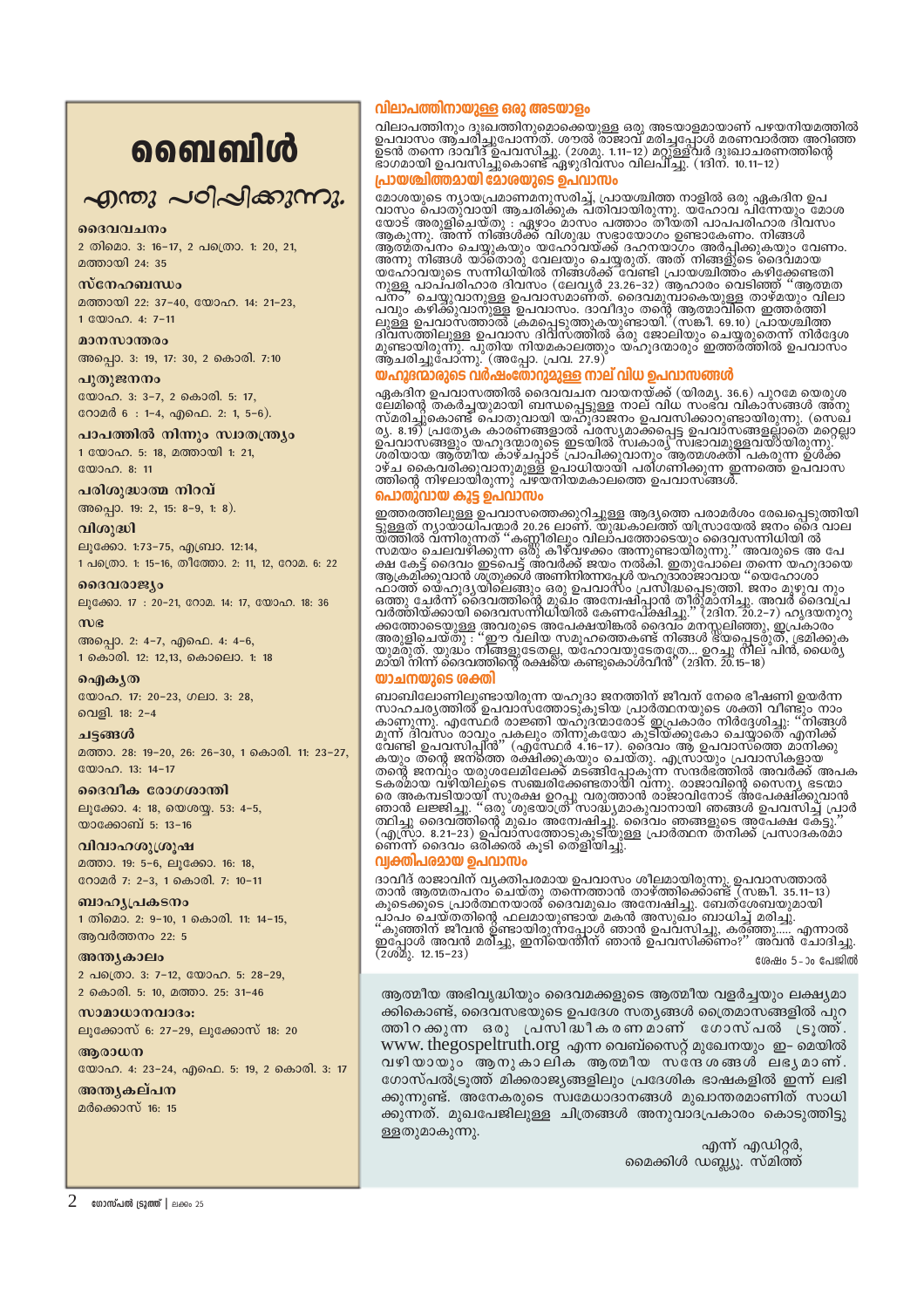# <u>പത്രാധിപലേഖനം</u>



അപ്പോൾ ഞാൻ ഉപവസിച്ചും രട്ടുടുത്തും വെണ്ണീരിൽ ഇരുന്നും കൊണ്ട് പ്രാർ്ത്ഥനയോടും യാചനക്ളോടും കൂടെ അപേക്ഷിക്കേണ്ടതിന് ദൈവ ്മായ കർത്താവിങ്കലേക്ക് മുഖം തിരിച്ചു്. -ദാനിയേൽ 9.3

ദൈവത്തിന്റെ ജനമായ പൂരുഷന്മാരും സ്ത്രീകളും ഉപവാസത്തോടും പ്രാർത്ഥനയോടും കൂടെ കൂടുതലായി ദൈവമുഖ്ത്തേക്ക് നോക്കി ദൈവ ം<br>മുഖം അന്വേഷിച്ചാൽ, നമുക്ക് കൂടുതൽ ആത്മീകതയും അഭിഷേകവും<br>ദൈവശക്തിയും കാണുവാൻ കഴിയുമെന്ന് ഞാൻ മനസ്സിലാക്കുന്നു. ഈ

പാഠത്തിലെ വിഷയം ഉപവാസ്തെെക്കുറിച്ചാണ്. ഈ വിഷയം വിശുദ്ധ്ന്മാർ എ്ന്ന് അവകാ ശപ്പെടുന്നവരുടെ ഇടയിൽ വളരെയധികം ദുരുപയോഗവും തെറ്റിധാരണയും ചെയ്യപ്പെ<br>ട്ടിട്ടുണ്ട്.

ഉപവാസം എന്നത് സ്വയം ത്യാഗി വഴി ശിക്ഷിക്കുന്നതോ ആഗ്രഹം കൈകാര്യം ചെയ്ത് സാധിച്ച് തരുവാൻ ദൈവത്തെ പ്രോത്സാഹിപ്പിക്കുന്നതോ അല്ല. അത് കർത്താവിനെ ആദ രിക്കുമ്പോൾ താല്ക്കാലികമായ ഭക്ഷണം ഉപേക്ഷിച്ച് തീവ്ര പ്ശ്ചാത്താപത്തോടും താഴ്മ<br>യോടും കൂടെ ദൈവീകമായ കാര്യങ്ങളിൽ കേന്ദ്രീകരിക്കുന്നതാണ്. നാം എല്ലാവരും ഉപ ജീവന വഴികളിൽ വളരെ തിരക്കുള്ളവർ ആയിരിക്കുന്നതിനാൽ തിരക്ക് ഒഴിവാക്കി മനസ്സ് ശുദ്ധീകരിച്ച് നമ്മെത്തന്നെ കർത്താവിന് സമർപ്പിക്കുന്നതാണ് ഉപവാസം. ഇത് ദൈവവു് മായി കൂടുതൽ ഉയർന്ന ആത്മീയ കൂട്ടായ്മയെ പ്രോത്സാഹിപ്പിച്ച് വൃക്തിപരമായി കർത്താവിന് നമ്മിൽ പ്രവർത്തിക്കുവാനും വെളിപ്പെടുവാനും സാദ്ധ്യമാകും. യഥാർത്ഥ ഉപവാസം സ്വാഭാവികമായ കാര്യങ്ങളെ ദൈവശക്തിയാലും ദൈവീക ഇട്പെടലിനാലും മാറ്റിയതായി തെളിയിക്കുന്നു.

വ്യക്തിപരമായി തിരുവചനം ഈ വിഷയത്തിൽ എനിക്ക് നൽകുന്ന ആഹ്വാനം നാം എല്ലാ വരും കൂടതലായി കരത്താവിനെ മനസ്സിലാക്കുവാൻ അന്വേഷിക്കുകയും ഉപവാസത്തിലും ധ്യാനത്തിലും വിശ്വസ്തരും ആയിരിക്കുവാൻ പ്രോത്സാഹിപ്പിക്കുന്നു എന്നതാണ്.

മൈക്കിൾ ഡബ്ല്യൂ. സ്മിത്ത്

# 4 വിധത്തിലുള്ള ഉപവാസങ്ങൾ

# അമാനുഷികമായ ഉപവാസം

# ദൈവത്താൽ നിയോഗിക്കപ്പെടുന്ന ഉപവാസം

2ോശെ രണ്ടു തവണ 40 ദിവസങ്ങൾ വീതം ഉപവസിച്ചു. ആവർ. 9.9–18 ഏലിയാവ് 40 ദിവസം ഒന്നും ഭക്ഷിച്ചില്ല. 1.രാജ.19.8

# പതിവായ/സാധാരണ ഉപവാസം

എല്ലാത്തരം ആഹാരങ്ങളും ഒഴിവാക്കി പാനീയങ്ങൾ കുടിച്ചുകൊുള്ള ഉപവാസം

യഹോശാഫാത്തിന്റെ ഉപവാസം. 2 ദിന. 20.3

ദാവീദ് ഭക്ഷണം വെടിഞ്ഞ് ഉപവസിച്ചു. 2 ശമു. 12.21

യേശു ഉപവസിച്ചപ്പോൾ പാനീയങ്ങൾ കുടിച്ചിരിക്കാം. മത്താ. 4.2

സമ്പൂർണമായ/മുഴുവനായ/മൊത്തമായ ഉപവാസം

# ആഹാരവും പാനിയവും ഇല്ലാതെ

നിനവേയിലെ ജനങ്ങളും മൃഗങ്ങളും ഒരു വസ്തുവും ആസ്വദിച്ചില്ല. യോന 3.5-10 തിന്നുകയോ കുടിക്കുകയോ ചെയ്തില്ല. എമ്പേർ 4, 15–16, എന്ധ്ര. 10.6 ശൗൽ തിന്നുകയോ കുടിക്കുകയോ ചെയ്തില്ല. അപ്പോ.പ്രവ. 9.9

# ഭാഗീകമായ ഉപവാസം

# ഭക്ഷണക്രമത്തിൽ നിന്ന് ചില പ്രത്വേക വിഭവങ്ങൾ ഒഴിവാക്കുക

സ്വാദുദോജനവും വീഞ്ഞും ആസ്വദിച്ചില്ല. ദാനി. 10.2-3



# www.thegospeltruth.org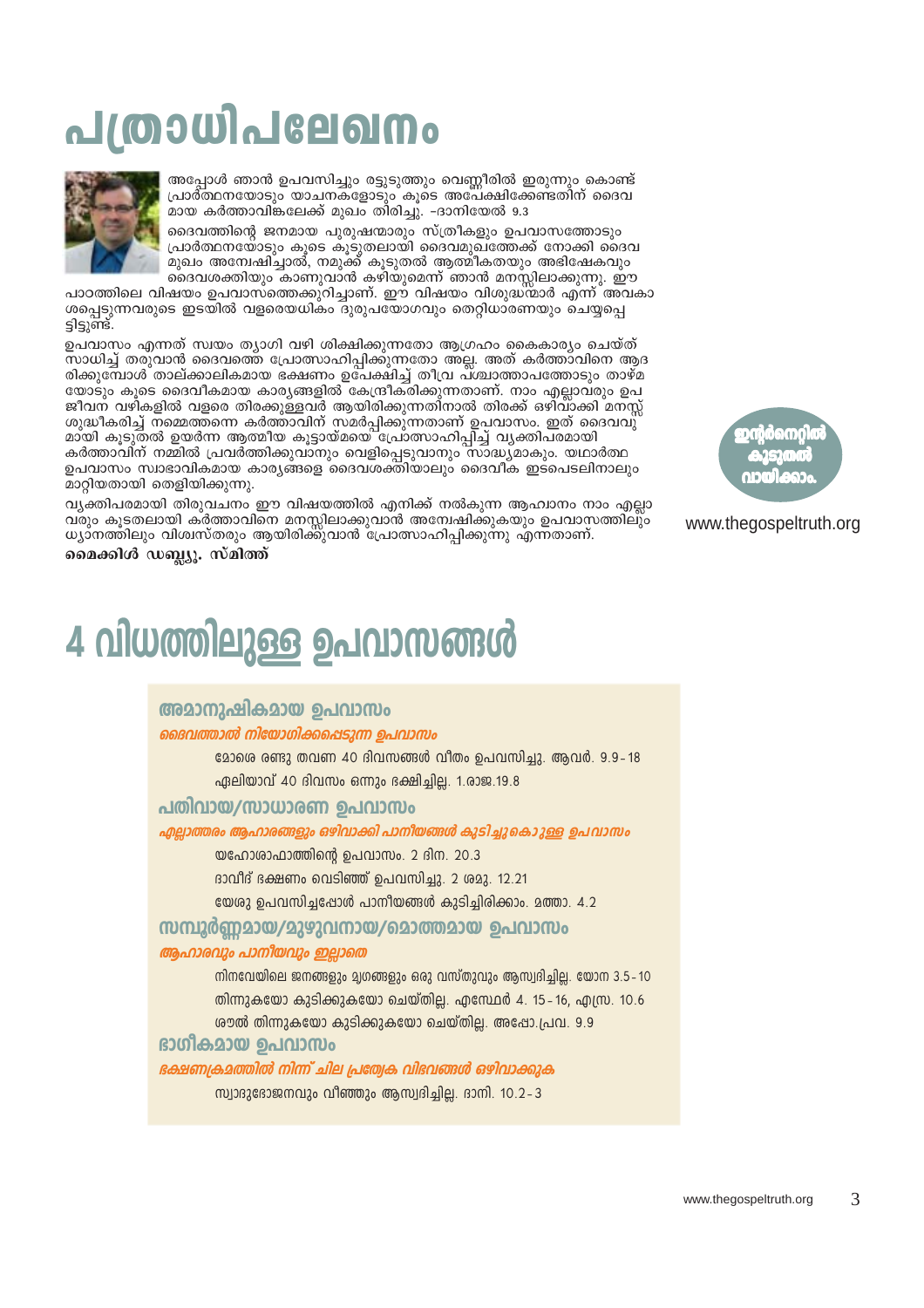# ബൈബിൾ പഠന സഹായി വിഷയം : ഉപവാസം

<mark>തിരുവചന വായനാഭാഗം</mark> : ഒരു പെവാസ ദിവസം നിയമിക്കുവിൻ, സഭായോഗം വിളിക്കുവിൻ, മൂഷ ന്മാരേയും ദേശത്തിലെ സകല നിവാസികളേയും നിങ്ങളുടെ ദൈവമായ യഹോവയുടെ ആലയ ത്തിൽ കൂട്ടിവരുത്തുവിൻ, യഹോവയോട് നിലവിളിക്കുവിൻ. - യോവേൽ 1.14

**സ്രംഗ്രഹം** : പഴയ നിയമ പുതിയ നിയമ ദൈവജനം ദീർഘകാലമായി പരിശീലിപ്പിച്ച് പോരുന്നതും ഇന്നത്തെ ക്രിസ്ത്വാനികളുടെ ജീവിതത്തിൽ ആവശ്വമായതുമാകുന്നു ഉപവാസം. അത് സ്വയം ത്വജി ്രണ്ടാരും അപ്പോഴ്ച്ച് കാര്യമായ കാര്യമായ കാര്യമാക്കുന്നു.<br>ക്കലിന്റെ ബാഹ്വ പ്രകടനവും മനസ്സും ശരീരവും ആത്മാവും ദൈവീക കാര്യങ്ങളിൽ കേന്ദ്രീകരി<br>ക്കുന്നതുമാണ്. വിടുതലിനായുള്ള ദൈവീക ശക്തിയ്ക്കും മാർഗ്ഗ നിർദ്ദേശത്തിനും അഭിഷേക ത്തിനും ആത്മീയ വളർച്ചയ്ക്കുമുള്ള മാർഗ്ഗമാണ് ഉപവാസം.

നിർവ്വചനം: ക്രിസ്ത്വാനികൾ അനേകം മേഖലകളിൽ സ്വയംപരിത്വാഗം നടത്തുമ്പോൾ ബൈബിളിൽ ഉപവാസം എന്ന പദം വ്യക്തമാക്കുന്നത് പൂർണ്ണമായും ഉപേക്ഷിക്കുന്നതിനെയാണ്.

#### ഉപവാസം മോരെയുടെ ന്വായപ്രമാണത്തിൽ Т കല്പിച്ചിരിക്കുന്നു.

- A ലേവൃർ 23:26-32 "പാപപരിഹാര ദിവസം" മാത്രമാണ് പതിവായ ഉപവാസ ദിവസമായി ന്യായപ്രമാണം കല്പിച്ചിരിക്കുന്നത് (ലേവ്യ. 16:29-31, സംഖ്യ. 29:7)
- B "ആത്മതപനം ചെയ്യുന്നത്" ഉപവാസമാണ്
- $\rm C$  സങ്കീ. 69:10 ൽ ദാവീദ് കരഞ്ഞ് ആത്മതപനം ചെയ്തു.
- $D$  അപ്പോ. പ്രവ. 27:9 ൽ പുതിയ നിയമ യഹൂദ ന്മാരും നോമ്പ് ആചരിച്ചു.

# $\mathbf{H}$  പഴയ നിയമത്തിൽ പതിവായ നാല് ഉപവാസങ്ങൾ

 $A$  സെഖര്യാവ് 8:19 ൽ യെരുശലേമിന്റെ നാശവു മായി ബന്ധപ്പെട്ട് നാല് വാർഷിക ഉപവാസ ങ്ങൾ നിർദേശിച്ചിരിക്കുന്നു.

# III പഴയ നിയമത്തിൽ ഉപവാസത്തിന്റെ അവസരങ്ങളും ഉദ്ദേശങ്ങളും

- $A$  1 ദിനവൃത്താന്തം 10:12 ൽ മരണ വിലാപത്തി ങ്കൽ (2002). 1:11-12)
- $B$  2 ശമു. 12:16-23 ൽ ദാവീദിന്റെ കുഞ്ഞിന് രോഗം ബാധിച്ചപ്പോൾ
- $\rm C$  സങ്കീ. 35: 11–13 ൽ ദാവീദിന്റെ ആത്മതപനം
- $D$  നെഹ. 9:1-3 ൽ പാപങ്ങളെ ഏറ്റുപറയുന്ന തിന് (യിരമ്യാവ്  $36:6$ )
- $E$  ന്യായാധിപന്മാർ 20:25-26 ൽ യുദ്ധസമയങ്ങ ളിൽ (1 ശമു. 7:5-8)
- F 2 ദിന. 20:3 ൽ യഹൂദാ ആക്രമിക്കപ്പെടുമെന്ന ഭയത്താൽ യഹോശാഫാത്ത്
- $G$  എസ്ര 8:21–23 ൽ പ്രവാസത്തിൽ ശുഭയാ ത്രയ്ക്കും സംരക്ഷണത്തിനും
- $H$  എസ്ഥേർ 4:3-16 ൽ നശിപ്പിക്കുവാനുള്ള രാജ കല്പനയുടെ മുഖത്ത്
- $\mathbf I$ ആവർത്തനം 9:17-20 ൽ മോഗെ യിസ്രായേ ലിന്റെ പാപത്തിനായി.
- $J$ ദാനിയേൽ 9:3-5 ൽ യിസ്രായേൽ ജനത്തിന്റെ പാപങ്ങൾക്ക് വേണ്ടി അനുതപിച്ചു.
- $K$  1 രാജ. 21:17-29 ൽ ക്ഷമ ലഭിക്കുവാൻ അഹാബ്

L യോന $3:4-10$  ൽ ദൈവത്തിന്റെ മനസ്സ് മാറു വാൻ നിനവേക്കാർ

# $\mathbf{IV}$  ക്രിസ്തുവിന്റെ നിർദ്ദേശങ്ങളും മാത്വകയും

- A മത്താ. 4:1-9 ൽ പരീക്ഷിക്കപ്പെട്ടപോഴും ശുശ്രൂഷയ്ക്കായി ഒരുങ്ങിയപ്പോഴും യേശു ഉപവസിച്ചു.
- $\mathbf{R}$ മത്താ. 6:5, 16-18 "ഉപവസിക്കുമ്പോൾ" എന്നാണ്, ''ഉപവസിക്കുന്നു എങ്കിൽ''എന്നല്ല.
- മത്താ. 9:14-17 ൽ ഭാവിയിൽ യേശുവിന്റെ  $\mathbf{C}$ ശിഷ്യന്മാർ ഉപവസിക്കണം
- D മർക്കോസ് 9:17-29 ൽ ഉപവാസത്താലും പ്രാർത്ഥനയാലും വലിയ ശക്തി. (മത്താ. 17.14-21)

# $\bf{V}$  ഉപവാസം പുതിയ നിയമ സഭയിൽ

- A ലൂക്കോ. 2:37 ൽ ഹന്ന ''ഉപവാസത്തോടും പ്രാർത്ഥനയോടും കൂടെ ആരാധനചെയ്തു.''
- $\mathbf{B}$ അപ്പോ.പ്ര.9:9ൽ ശൗൽ മൂന്ന് ദിവസം ഉപവസിച്ചു.
- $\mathcal{C}$ 2 കൊരി. 6:4-10 ൽ പൗലോസ് പലപ്പോഴും ഉപവസിച്ചു.
- അപ്പോ.പ്രവ. 13:1-3 ൽ വേലയ്ക്കായി ശിഷ്യ D ന്മാരെ അയയ്ക്കുവാൻ അന്ത്യോക്യ സഭ ഉപ വസിച്ചു.
- $E_{\parallel}$ അപ്പോ.പ്രവ. 14:21-23 ൽ ഗലാത്യ സഭ മൂപ്പ ന്മാരെ നിയമിച്ചപ്പോൾ

# VI സ്വീകാര്വവും അസ്വീകാര്വവുമായ ഉപവാസം

- A യെശ. 58:3-6 ൽ അനുതാപമില്ലാതെ ജഡീക മായി നടന്ന് അനുഷ്ഠിക്കുന്ന ഉപവാസം ദൈവം സ്വീകരിക്കുന്നില്ല.
- B. സെഖ. 7:1-14 അനുസരണമില്ലാതെ ദൈവമ ഹത്വം അന്വേഷിച്ചുകൊണ്ടുള്ള ഉപവാസം വൃർത്ഥമാണ്.
- $C$  മത്താ. 6:10-18 ൽ ഉപവസിക്കുമ്പോൾ പിതാ വിന്റെ മുമ്പിൽ താഴ്ത്തി രഹസ്യത്തിൽ ഉപവ സിക്കുക.
- D യോവേൽ 2:12-13 ൽ പൂർണ്ണ ഹൃദയത്തോടെ

# **ഉപസംഹാരം**

മണവാളൻ പിരിഞ്ഞുപോകുന്ന നാൾ വരും, അന്ന് അവർ ഉപവസിക്കും.– മത്താ. 9:15

 $4$  ഗോസ്പൽ ട്രൂത്ത് | ലക്കം 25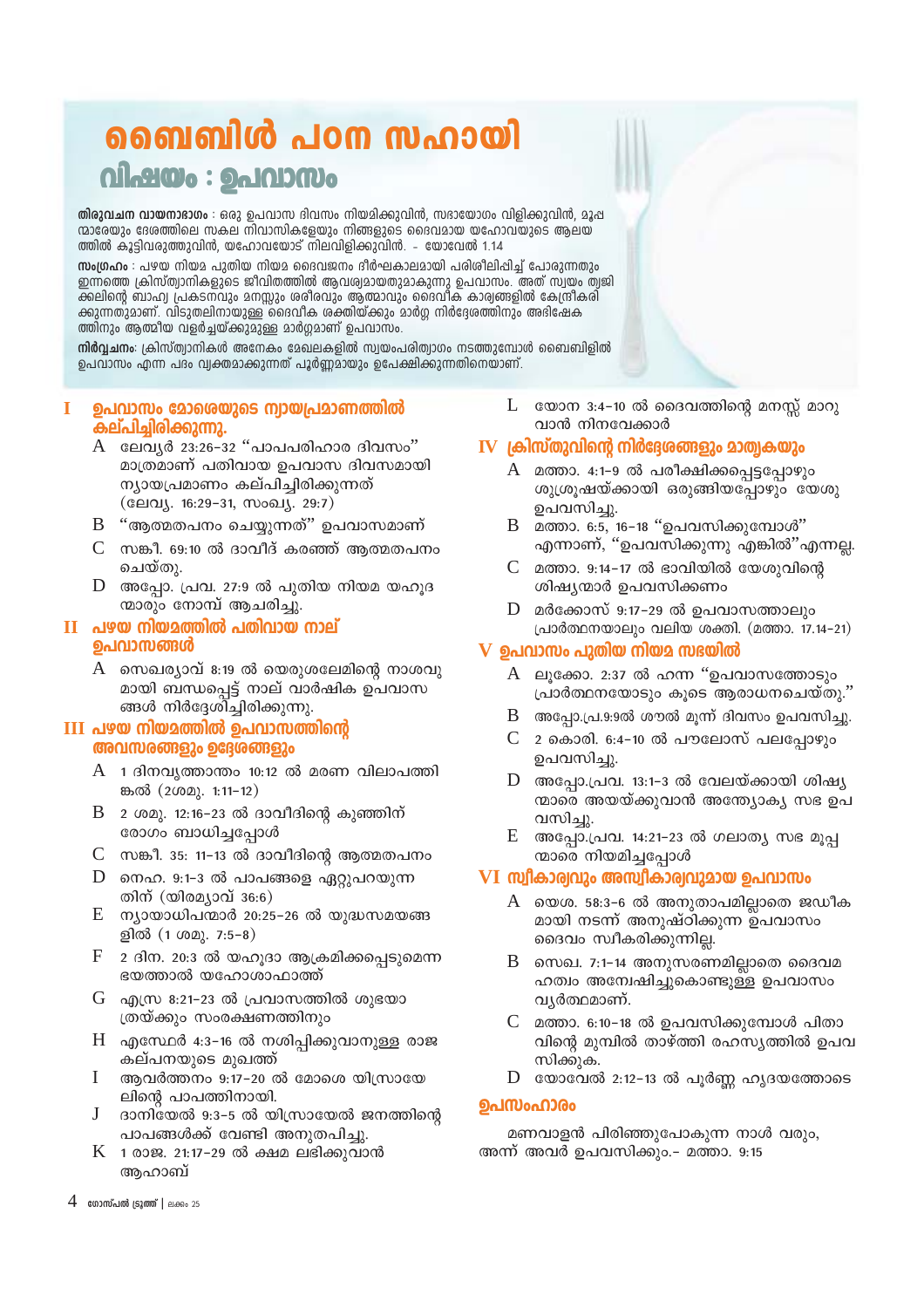(2-ാം പേജിൽ നിന്ന് തുടർച്ച)

## **മാനസാന്തരത്തിന്റെ ഉപവാസം**

മാനസാന്തരപ്പെട്ട് ദൈവത്തിന്റെ മുഖം അന്വേഷി<br>ക്കുന്നതുമായി ഉപവാസത്തിന് മിക്കപ്പോഴും നല്ല ബന്ധമുണ്ട്. ജനത്തിന്റെ പാപം പരിഹ്രിക്കപ്പെട്ട ണ്ടതിനായി മോശ നാല്പതു രാവും നാല്പതു് പകലും ഉപവസിച്ചു. (ആവ. 9.18) ദൈവം ആഹാബ് രാജാവിനെ സന്ദർശിച്ചു അരുളി ചെയ്ത ന്യായവിധികളെ ചെയ്യാതെ ഇരുന്നത് ആഹാബ് ഉപവാസത്തോടുകൂടി തന്നെത്താൻ താഴ്ത്തിയതുകൊണ്ടാണ്. (1രാജ. 21.27–29) യോന മുഖാന്തിരം അരുളിചെയ്ത ശിക്ഷാവിധി കൾ കേട്ട നിനവേക്കാർ ഉടൻ തന്നെ ഉപവാസ ത്തോടുകൂടി (അവരുടെ മൃഗങ്ങൾ പോലും) ദൈവസന്നിധിയിൽ കരഞ്ഞു വിലപിച്ചു. ദൈവം അവരുടെ മുഖത്തെ ആദരിച്ചു തന്റെ കോപ ത്തിൽ നിന്നും പിന്തിരിഞ്ഞു. (യോന 3.5–10)

ദൈവത്തിന്റെ മുഖം അമ്പേഷിപ്പാൻ ദാനിയേലും ഉപവാസത്തോടും പ്രാർത്ഥനയോടും കൂടി ദൈവ സന്നിധിയിൽ ഇരുന്നു. (ദാനി. 9.3) ജനത്തിന്റെ പാപമോചനത്തിനായി അവൻ ദൈവത്തോട് ദയ യ്ക്കായി കരഞ്ഞപേക്ഷിച്ചു. അപ്രകാരം ഒരു സന്ദർഭത്തിൽ തന്റെ ഉപവാസത്തിലും പ്രാർത്ഥന യിലും ദൈവം പ്രസാദിച്ചുകൊണ്ട് സ്വർഗ്ഗത്തിൽ നിന്നും ഗബ്രിയേൽ ദുതൻ പ്രത്യക്ഷനാകുകയും അത്ഭുതകരമായ അരുളപ്പാടുകൾ പ്രവചനമായി നൽകുകയും വരുവാനുള്ള മശിഹായെക്കുറി ച്ചുള്ള വാഗ്ദാനം നൽകുകയും ചെയ്തു.<br>(വാക്യം 21–23)

ചുരുക്കം ചില സന്ദർഭത്തിൽ മാത്രമേ യഹോവ യായ ദൈവം പഴയനിയമത്തിൽ ഉപവാസത്തി നായി ഉപദേശിക്കുന്നുള്ളൂ. എന്നാൽ ജനങ്ങൾ തങ്ങളുടെ പ്രതിസന്ധി ഘട്ടങ്ങളിലും അത്യാ വശ്യ സമയങ്ങളിലും ഉപവസിച്ച് പ്രാർത്ഥിച്ച് വിജ്യം കണ്ടെത്താറുണ്ട്. തങ്ങളുടെ പാപം ക്ഷമിക്കപ്പെടേണ്ടതിനായും അവരവരുടെ രോഗി കൾക്ക് സ്രഖ്യമുണ്ടാകേണ്ടതിനായും ശത്രുക്ക ളുടെ കയ്യിൽ നിന്നും വിടുവിക്കപ്പെടേണ്ടതിനും മറ്റും ജനം ഉപവാസത്തെ ഉപയോഗിച്ചുപോന്നു. ത്നെത്താൻ താഴ്ത്തുവാനും ഹൃദയനുറുക്ക ത്തോടെ ദൈവത്തെ അന്വേഷിക്കുവാനും ദൈവീക സഹായം, പ്രസാദം, ദൈവീക സന്ദർശനം ഇവ സാദ്ധ്യമാക്കുന്നതിനായും ജനം പതിവായി ഉപവസിച്ചിരുന്നു.

#### പുതിയനിയമത്തിലെ ഉദാഹരണങ്ങൾ

പരീശന്മാരും മറ്റും ഉപവസിച്ചിരുന്നുവെങ്കിലും അവർ ആത്മീയ് അടിമത്വത്തിൽ കഴിഞ്ഞുപോ ന്നു. എന്നാൽ ദൈവമഹത്വത്തിനായി ഉപവസി ക്കുകയും പ്രാർത്ഥിക്കുകയുമൊക്കെ ചെയ്യുന്നവ രുണ്ടായിരുന്നു. ക്രിസ്തുവിന്റെ ശുശ്രൂഷയ്ക്ക് മുമ്പ് പ്രവാചകി ആയിരുന്ന ഹന്ന, "ദൈവാലയം വിട്ടുപിരിയാതെ ഉപവാസത്തോടെയും പ്രാർത്ഥന യോടെയും സമയം ചെലവഴിച്ചു വന്നു."(ലൂ ക്കോ.2.36-37)

യേശു തന്റെ ശുശ്രൂഷയ്ക്ക് തയ്യാറെടുക്കുന്ന കാലത്ത്, ''ആത്മാവ് അവനെ പിശാചിനാൽ പരീ ക്ഷിക്കപ്പെടേണ്ടതിനായി മരുഭുമിയിലേക്ക് കൊണ്ടുപോയി. നാല്പതു രാവും നാല്പതു പകലും ഉപവാസത്തിലായിരുന്ന അവന് വിശ  $mp<sub>2</sub>$ . ' (മത്താ. 4.1–3) ദൈവത്തിൽ നിന്നും കല്പന ലഭിക്കുന്നതിന് മുമ്പ് തന്നെ മോശ നാല്പതു രാവും നാല്പതു പകലും ഉപവസിച്ചു എന്നത് പ്രത്യേകം ശ്രദ്ധിക്കേണ്ടതത്രേ. ഏലി യാവ് പ്രതിനിധീകരിക്കുന്ന പ്രവാചക വൃന്ദവും നാല്പതു ദിവസം ഉപവസിച്ചിരുന്നു. ഇപ്പോഴിതാ പുതിയ ഉടമ്പടിയുടെ സ്ഥാപ്കനുമായ യേശുവും നാല്പതു ദിവസം ഉപവസിച്ചു. യേശു ഉപവസിച്ച തിനുള്ള ഏക തെളിവ് ഇത് മാത്രമാണെങ്കിലും തന്റെ ഐഹീക ജീവിതകാലം മുഴുവനും തന്നെ ത്താൻ തുജിക്കുന്നതിനും ഭക്ഷണ പാനീയങ്ങളേ ക്കാൾ തന്റെ മുമ്പിൽ വച്ചിരുന്ന ശുശ്രൂഷയെ തികയ്ക്കുന്നതിൽ ബദ്ധ ശ്രദ്ധാലുവായിരുന്നു

എന്ന് തന്റെ ജീവിതം ശ്രദ്ധിച്ചാൽ ഗ്രഹിക്കാവു ന്നതാണ്. തന്റെ പ്രലോഭന വേളയിൽ പോലും താൻ നല്ലൊരു തികഞ്ഞ ഭടനെപ്പോലെ യുദ്ധ ത്തിൽ വിജയശ്രീലാളിതനായി പിതാവിന്റെ മുമ്പിൽ വിളങ്ങി നിന്നു.

### ക്രിസ്തുവിന്റെ പരോക്ഷമായ ഉപദേശം

പുതിയ നിയമത്തിൽ ഉപവാസം അനുഷ്ഠിക്കു വാൻ പ്രത്യക്ഷമായ കല്പനയൊന്നുമില്ലെ ങ്കിലും ക്രിസ്തുവിന്റെ ജീവിതശൈലിയും അച്ചോസ്തലന്മാരുടെ ആദൃകാല സഭയുടെ ആച്ാരങ്ങളും ശ്രദ്ധിച്ചാൽ ഉപവാസം നമുക്കും അത്യാവശ്യമാണെന്ന് ഗ്രഹിക്കാവുന്നതാണ്. .<br>യേശു ഇങ്ങനെ പറഞ്ഞു:- ''നിങ്ങൾ ഉപവസി<br>കുമ്പോൾ....'' (മത്താ. 6.16) ''നിങ്ങൾ ഉപവസി ക്കുകയാണെങ്കിൽ'' എന്നല്ല യേശുപറഞ്ഞത് ഉപവസിക്കുന്നതിന്റെ പ്രാധാനൃത അറിയുന്ന, ഉപവസിക്കാറുള്ള ഒരു കൂട്ടം ജനത്തോടുത ന്നെയാണ് യേശു സംസാരിച്ചത്. ഒരു ദൈവഭൃ തൃനെ സംബന്ധിച്ചിടത്തോളം ഉപവാസം ജീവിത ത്തിന്റെ ഒരു അവിടാജ്യ ഘടകം തന്നെ.

യോഹന്നാൻ സ്നാപകന്റെ ശിഷ്യന്മാർ ഒരി ക്കൽ യേശുവിന്റെ അടുക്ക്ൽ വന്നു ഇപ്രകാരം ചോദിച്ചു, ''യോഹന്നാനും ശിഷ്യരും മാത്രമല്ല പരീശന്മാരും ഉപവസിക്കുന്നു. എന്നാൽ എന്തു കൊണ്ടാണ് നിന്റെ ശിഷ്യന്മാർ ഉപവസിക്കാ<br>ത്തത്? '' (മത്താ. 9.14). ''യേശു അവരോട് പറ ത്തത്? ' ഞ്ഞത്, മണവാളൻ കുടെയുള്ളപ്പോൾ തോഴ്മ ക്കാർക്ക് ദുഃഖിക്കാൻ കഴിയില്ല. മണവാളൻ പിരിഞ്ഞുപോകുന്ന നാൾ വരും, അന്ന് അവർ ഉപവസിക്കും" (വാക്യം 15). പരീശന്മാരിൽ പലരും ഉപവസിക്കുന്നതുപോലെ യേശുവിന്റെ ശിഷുന്മാർ ഉപവസിക്കാതിരുന്നത് മിക്ക പ്പോഴും ജനങ്ങളിൽ ഒരു വലിയ ചിന്താക്കു ഴപ്പം തന്നെ ഉണ്ടാക്കിയിരുന്നു. പ്രസ്തുത വേദ ഭാ്ഗത്തെ ചുറ്റിപ്പറ്റി പലവിധ വ്യാഖ്യാനങ്ങളും വന്നിട്ടുണ്ട്. എന്നാൽ യേശു ഒരു വിധത്തിലു മുള്ള നിയമാവലിയായി ഉപവാസത്തെ വലിയ കാര്യമായി ഗൗരവത്തിലെടുത്തിരുന്നില്ല. യേശു തന്റെ ശിഷ്യന്മാരുമായി ഇഹലോക ത്തിൽ ജീവിച്ചിരുന്ന കാലത്ത് ശരീരത്തെ സജ്ജമാക്കത്തക്ക് ഉപവാസ ഉപദേശങ്ങൾക്ക് പ്രാധാന്യം കൊടുത്തിരുന്നില്ല. രാജസന്നിധി യിൽ ഇരിക്കും പോലുള്ള അനുഭവമായിരുന്നു അവർക്ക്. എന്നാൽ യേശു തന്റെ പിതാവിന്റെ സന്നിധിയിൽ പ്രവേശിച്ച ശേഷം അവർ ഉപവ സിചിരുന്നു എന്ന് തെളിയിക്കത്തക്കതാണ് അവർ സഭയായി ഉപവാസത്തോടും പ്രാർത്ഥന യോടും കൂടെ ദൈവത്തിന്റെ മുഖം അന്വേ ഷിച്ചു പോന്നു എന്നുള്ള വചനം.

## ദൈവിക ശക്തിയ്ക്ക് വേണ്ടി

ഒരിക്കൽ ഒരു ബാലന്റെ മേലുള്ള ദുരാത്മാ വിനെ പുറത്താക്കുന്നതിൽ ശിഷ്യന്മാർ പരാജ യപ്പെട്ടിരുന്നു. വിശ്ഥസത്തിന്റെ പ്രാധാന്യത്തെ ക്കുറിച്ച് യേശു അവരെ പ്രബോധിപ്പിച്ചു.<br>'' 'എങ്കിലും പ്രാർത്ഥനയാലും ഉപവാസത്താലുമ ല്ലാതെ ഈ ജാതി നീങ്ങിപ്പോകുകയില്ല" എന്ന് യേശു പറയുകയുണ്ടായി. (മത്താ. 17.14-21, മർക്കോസ് 9. 17–29) ഇത് പറയുന്നതിന് മുമ്പ് വരെ ശിഷ്യന്മാർക്ക് ഉപവാസത്തെക്കുറിച് വേണ്ടത്ര കാഴ്ചപ്പാടുണ്ടായിരുന്നില്ല. എങ്കിലും അവർ ദുരാത്മാക്കളെ പുറത്താക്കുകയും രോഗികളെ സൗഖ്യമാക്കുകയും ചെയ്തു പോന്നു. വിശ്വാസത്തെക്കുറിച്ചുള്ള പ്രാധാ നൃവും ആവശൃകതയും ഭ്യതു് ഊന്നിപ്പറയു ന്ന്താണീ സന്ദർഭം. പ്രസ്തുത് വിഷയം നന്നായി പഠിപ്പിക്കുവാൻ യേശു ഈ സന്ദർഭം പ്രയോജനപ്പെടുത്തുകയായിരുന്നു. യേശു ദീർഘവീക്ഷണത്തോടുകൂടി ഈ വിഷയത്തെ സമീപിച്ചു. അതായത് തന്റെ സ്വർഗ്ഗാരോഹണ ത്തിന് ശേഷം പ്രസക്തിയാർജ്ജിക്കുന്ന ഈ വിഷയത്തെക്കുറിച്ചുള്ള ആഴമായ അപഗ്രഥന മായിരുന്നു തന്റെ ലക്ഷ്യം.



"യേശു ഇങ്ങനെ പറഞ്ഞു: നിങ്ങൾ ഉപവസിക്കുമ്പോൾ.... ഒരു ദൈവഭ്വത്വനെ സംബന്ധിച്ചിടത്തോളം ഉപവാസം ജീവിത ത്തിന്റെ ഒരു അവിഭാജ്വ ഘടകം തന്നെ."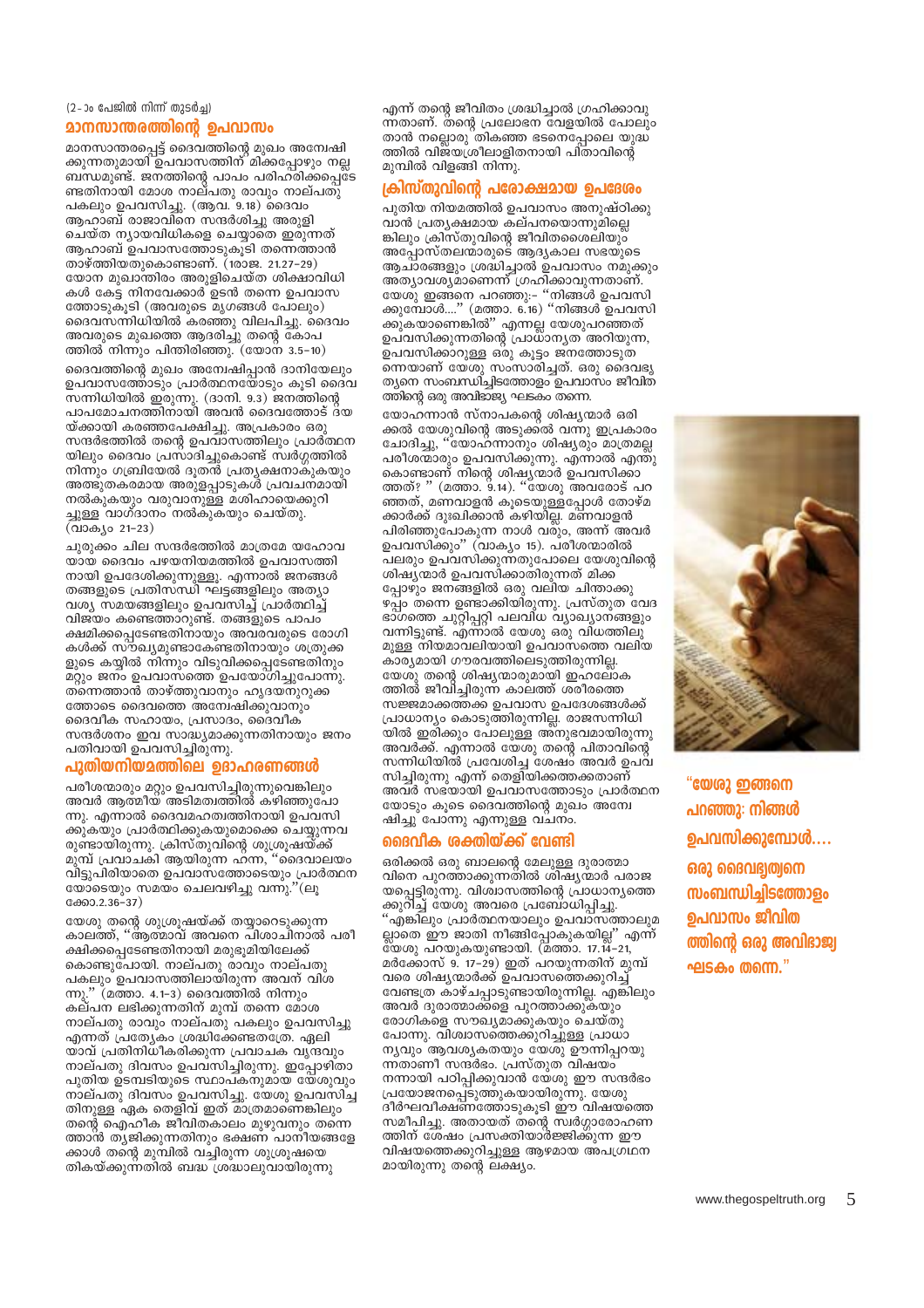## രൗൽ ഉപവസിച്ചു

ദമസ്കോസിലേക്കുള്ള യാത്രാ വേളയിൽ തന്നെ യേശുകർത്താവ് ശൗലിനെ സന്ദർശിച്ചു, ജാതികളുടെ ഇടയിൽ സുവിശേഷം അറിയി ക്കുക എന്ന സത്യം നിർവഹിക്കുവാൻ തന്നെ ത്താൻ ഏൽപ്പിച്ചുകൊടുത്തുകൊണ്ട് ശൗൽ മൂന്ന് ദിവ്സം ഉപ്വസിച്ചു (അപ്പോ.9.9). പിന്നീ ടുള്ള തന്റെ ശുശ്രൂഷയുടെ തയ്യാറെടുപ്പിന് വേണ്ടിയും ജീവിതത്തിൽ ദൈവീക അഭിഷേ കത്തിനുമായുമൊക്കെ ശൗൽ ഉപവസിച്ചിട്ടു ണ്ട്. ദൈവത്തിന്റെ ശുശ്രൂഷകൻ എന്ന് തെളിയും വിധം ധാരാളം സന്ദർഭങ്ങളിൽ ഉപ വാസത്തിൽ ചെലവഴിച്ചുപോന്നു (2കൊരി. 6.4 –10). ആത്മീയ ശക്തിയ്ക്ക് വേണ്ടിയും തന്റെ പ്രതിഷ്ഠ പുതുക്കുന്നതിനായും ദൈവമുഖമ് ന്വേഷിക്കുവാൻ പൗലോസ് ഉപവാസം ഒരു പ്രധാന ഉപാധിയായി കണ്ടിരുന്നു.

### ആദിമസഭ ദൈവിക നടത്തിപ്പ് അന്വേഷിച്ചു

അന്തിയോകൃയിലെ സഭ ഉപവസിച്ചും ദൈവത്തെ ആരാധിച്ചും കൊണ്ടിതുന്നപ്പോൾ 'പൗലോസിന്റേയും ബർന്നബാസിന്റേയും ഞാൻ വിളിച്ചിരിക്കുന്ന എന്റെ വേലയ്ക്കായി വേർതിരിപ്പിൻ എന്ന ആലോചനയുണ്ടായി. അവർ ഉപവാസത്തോടെയും പ്രാർത്ഥന അവർ ഉപവാസം അത്തായും പ<br>യോടും കൂടി അവരുടെ മേൽ കൈവച്ച്<br>പ്രാത്തില് പ്രക്ഷി പ്രഞ്ഞനുച്ചു.'' (അ അവരെ വേല ചെയ്വാൻ പറഞ്ഞയച്ചു. പ്പോ. 13.2-3) ആദിമ സഭ ഉപവസിക്കുകയും പ്രാർത്ഥിക്കുകയും ചെയ്തതിന്റെ തെളിവാണി ത്. പരിശുദ്ധാത്മാവ് അവരെ തന്റെ ശുശ്രൂഷ യ്ക്കായി വിളിച്ചിരുന്നു. ദൈവീക ശുശ്രൂഷ യ്ക്കായി വളരെ പ്രാര്ത്ഥനയോടും ഉപവാസ ത്തോടും കൂടിയാണ് അവരുടെ മേൽ കൈവ ച്ചത്. പ്രാർത്ഥനയോടും ഉപവാസത്തോടും കൂടിയാണ് ഗലാതൃയിലുള്ള സഭകൾ മൂപ്പ് ഷകന്മാർക്ക് ഇത്തരത്തിലുള്ള കാഴ്ചപ്പാടും ഗൗരവവും ഉണ്ടാകണം. പരിശുദ്ധാത്മാവിൽ നിന്നും അവർ ഉപവസിച്ചും പ്രാർത്ഥിച്ചു കൊണ്ട് വിശ്വസ്തതയും നിഷ്കളങ്കതയും അവർ ആർജ്ജിക്കണം. ഇന്നത്തെ സഭകൾക്ക് ആദിമ സഭയെപ്പോലെയുള്ള ശക്തിയും അഭി ഷേകവും ലഭിക്കണമെങ്കിൽ അവർ പരിശുദ്ധാ ത്മാവിനെ വളരെ സമർപ്പണത്തോടും ആത്മാർത്ഥതയോടും കൂടി അമ്പേഷിക്കു കയും കീഴ്പ്പെുകയും വേണം.

#### ഇന്നത്തെ ഉപവാസം

പഴയ നിയമ കാലത്ത് മാത്രമുണ്ടായിരുന്ന ഒരു അനുഷ്ഠാനമല്ലിത്. പ്രത്യുത പുതിയ നിയമാ നുസൃതം ആച്രിക്കാനുള്ളതശ്രേ. ശരീരത്തെ ത്യജിക്കുക എന്ന ഉദ്ദേശ്യത്തോടെയല്ല ആ്തമീയ് അഭിവൃദ്ധിക്ക് വേണ്ടിയും തന്നെ ത്താൻ താഴ്ത്തി ദൈവ ഇഷ്ടം ഗ്രഹിക്കുവാ നുമത്രേ. വൃക്തിപരമായ തീരുമാനം എടുത്തു കൊണ്ട് പൂർണ്ണ ഹൃദയത്തോടെ ദൈവസ്ന്നി ധിയിൽ ഇരിക്കുവാനാണ് തന്നെത്താൻ താഴ്ത്തിക്കൊണ്ട് ദൈവജനം ഒരുമനപ്പെടു മ്പോൾ പിശാച് വിറയ്ക്കും. ഉപവസിക്കു മ്പോൾ ജനം ബലഹീനപ്പെടുകയും അകത്തെ മനുഷ്യൻ ശക്തിപ്പെടുകയും ചെയ്യും. മാത്രമല്ല മനസ്സും ശരീരവും ഏകാഗ്രമായി ദൈവത്തിങ്ക് ലേക്ക് ഏകാഗ്രമാക്കുവാൻ ഉപവാസം അനി വാര\മാണ്.

ദൈവത്തിന്റെ കൈകളെ പിടിച്ച് തിരിക്കു വാനോ അല്ലെങ്കിൽ ദൈവത്തിന്റെ സൈന്യ ങ്ങളെ അടിച്ച്മർത്തുവാനോ ഉള്ളതല്ല ഉപവാ സം. പ്രത്യുത ദൈവീക ഉദ്ദേശത്തിന്ായുള്ള ആത്മാർ ത്ഥമായ ആഗ്രഹത്തെ പ്രകടിപ്പിക്കു ന്നതാണ്. അത് നമ്മുടെ താഴ്മയെ വെളിപ്പെടു ത്തുന്നതും ദൈവീക് ശക്തിയെ അമ്പേഷിക്കു ന്നതുമാണ്. ആത്മീയ വളർച്ചയ്ക്കും അഭിവൃ ദ്ധിക്കും ഉത്തമ ഉപാധിയാണ് ഉപവാസവും പ്രാർത്ഥനാ ജീവിതവും

# വിശുദ്ധീകരണം നമ്മുടെ ലക്ഷ്വമാകണം

സത്യസന്ധമായ തുറന്ന ഹൃദയത്തോടെയുള്ള ഉപ വാസം അനുസരണ മനോഭാവത്തെ പ്രദാനം ചെയ്യുന്നു. യിസ്രായേൽ മക്കളുടെ ഉപവാസത്തെ പ്പോലും ഒരിക്കൽ ദൈവം ശാസിക്കുന്നതായി കാണാം. യെശയ്യ. 58.3-6 വരെയുള്ള വേദഭാഗങ്ങ ളിൽ ''നിങ്ങളുടെ ഉപവാസം ഏതുവിധം?'' അവർ ഉപവസിച്ചെങ്കിലും ദൈവം ഉത്തരം അരുളിയില്ല. ണ്ടുള്ള ഉപവാസ്മായിരുന്നു് അ്ത്. ജഡീക താല്പര്യത്തോടുകൂടിയും അവരുടെ സ്വാർത്ഥ ലക്ഷ്യങ്ങളും സാക്ഷാത്കരിക്കുവാൻ അവർ ഉപ വാസ്തെ ദുരുപയോഗം ചെയ്തു. ദൈവഹിത ത്തിനായി അവർ കീഴ്പ്പെടുകയോ തന്നെത്താൻ താഴ്ത്തുകയോ ചെയ്തില്ല. നമ്മുടെ പദ്ധതിയ്ക്ക<br>നുസരിച്ചുള്ള ഉപവാസത്തെ ദൈവം പ്രസാധി ക്കില്ല. ഉപവാസത്തെക്കുറിച്ച് ദൈവം ചോദിച്ച മറ്റൊരു ചോദ്യം സെഖര്യ. 7.5-7 വരെയുള്ള വേദ<br>ഭാഗങ്ങളിൽ കാണാവുന്നതാണ്. "നിങ്ങൾ ഉപവ സിക്കുമ്പോൾ.... എനി്ക്ക് വേണ്ടിയോ ഉപവസി ക്കുന്നത്.?'' ജനം കൃതൃമായി ഉപവസിക്കുമായി രുന്നു. അതേ സമയം ദൈവത്തോട് അനുസരണ ക്കോടിൽ ജീവിക്കുകയായിരുന്നു. കപട ഭക്തി യോടു കൂടിയുള്ള ഉപവാസവും മറ്റും ദൈവം വെറുക്കുന്നു. പരീശന്മാരുടെ ജീവിതത്തിലും ഇത്ത്രം ഭക്തിയുടെ വേഷം അവർ അണിയുക യായിരുന്നു.

യേശു പറഞ്ഞു : ''നിങ്ങൾ ഉപവസിക്കുമ്പോൾ പരീശ്ന്മാരെപ്പോലെ ആകരുത്. അവർ യഥാർത്ഥ മുഖം മറച്ചു പിടിക്കുകയും മനുഷ്യർ കാണേണ്ട തിനായി ഉപവസിക്കുകയും ചെയ്യുന്നവരായിരു ഞാൻ സത്യമായും നിങ്ങളോട് പ്റയുന്നു എന്ന് യേശു പറഞ്ഞു. ഉപവസിക്കുമ്പോൾ നിങ്ങൾ് കപടഭക്തിക്കാരെപ്പോലെ വാടിയ മുഖം കാണി ക്കരുത്. അവർ മനു്ഷ്യർക്ക് വിളങ്ങേണ്ടതിന് മുഖം വിരുപമാക്കുന്നു. അവർക്ക് പ്രതിഫലം കിട്ടിപ്പോയി. നീയോ ഉപവസിക്കുമ്പോൾ മനു ഷ്യർക്ക്ല രഹസ്യത്തിലുള്ള നിങ്ങളുടെ പിതാ വിന് വിള്ങ്ങേണ്ടതിന് തലയിൽ എണ്ണ തേച്ച് ്തുപം കഴുകുക. രഹസ്യത്തിൽ കാണുന്ന നിന്റെ<br>മുഖം കഴുകുക. രഹസ്യത്തിൽ കാണുന്ന നിന്റെ<br>പിതാവ് നിനക്ക് പ്രതിഫലം നൽകും.''(മത്തായി.  $6.16-18)$ 

#### ഒരു വ്വക്തിപരമായ അനുഭവം

കൂട്ടമായോ വ്യക്തിപരമായോ അനുഷ്ഠിക്കപ്പെ ടുന്ന ഉപവാസം തീർച്ചയായും ഒരു വൃക്തിയെ ദൈവത്തോട് അടുപ്പിക്കുന്നു. പഴയ പുതിയ നിയ മത്തിലുടനീളം പരിശോധിച്ചാൽ ശരിയായ ആത്മീയ കാഴ്ചപ്പാടോടു കൂടിയ ഉപവാസവും പ്രാർത്ഥനയും ദൈവത്തിന്റെ മന്ദിരമായി വിശേ ഷിപിക്കുന്ന<sup>്</sup>ശരീരത്തിനും അകത്തെ മനുഷ്യ നായ ആത്മാവിനും ശക്തിദായകമാണ്. ദൈവ ജനം, വളരെ ആത്മാർത്ഥതയോടും ഹൃദയനുറു ക്കത്തോടും കൂടി ദൈവത്തെ അമ്പേഷിച്ചാൽ അത് പ്രകടമായ നിലയിലുള്ള ആത്മ ശക്തി ദായകം തന്നെയല്ലേ? അത് നമ്മെ പരാജയങ്ങ ളിൽ നിന്നും വിജയത്തിലേക്ക് നയിക്കിലേ? എല്ലാവിധ രോഗങ്ങളിൽ നിന്നും നമ്മെ സൗഖ്യ ത്തിലേക്ക് നടത്തില്ലേ? എല്ലാവിധ ചോദ്യ ങ്ങൾക്കത് ഒരു ഉത്ത്രമാവി്ല്ലേ? ദൈവീക് അഭി ഷേകത്തിന്റെ ഒരു കവിഞ്ഞൊഴുക്കും വലിയ അടയാളങ്ങളും സാധ്യമാവില്ലേ?

"എന്നാൽ ഇപ്പോഴെങ്കിലും നിങ്ങൾ പൂർണ്ണ ഹൃദ യത്തോടും ഉപ്വാസത്തോടും കരച്ചിലോടും വിലാപത്തോടും കൂടെ എങ്ക്ലേക്ക് തിരിയുവിൻ എന്ന യഹോവ്യുടെ അരുളപ്പാട്..... നിങ്ങളുടെ ദൈവമായ യഹോവയിങ്കല്ക്ക് തിരിയുവിൻ. അവൻ കൃപയും കരുണയും ദീർഘക്ഷ്മയും<br>മഹാദയയും ഉള്ളവനല്ലോ." (യോവേൽ 2.12-13) ഇപ്പോൾ നമ്മുടെ മണവാളൻ ജഡത്തിൽ ഇവി ടെയില്ല, അവന്റെ ശിഷ്യരായ നമുക്കിന്ന് ഉപവ സിപ്പാനുള്ള സമ്യമത്രേ.



**றற்றி** സഭകൾക്ക് ആദിമ **സഭയെപ്പോലെ** യുള്ള ശക്തിയും അഭിഷേകവും ലഭിക്കണമെങ്കിൽ അവർ പരിശുദ്ധാ ത്മാവിനെ വളരെ സ്രമർപ്പണത്തോടും ആത്മാർത്ഥത യോടും കൂടി അന്വേ ഷിക്കുകയും കീഴ്പ്പെുകയും വേണം.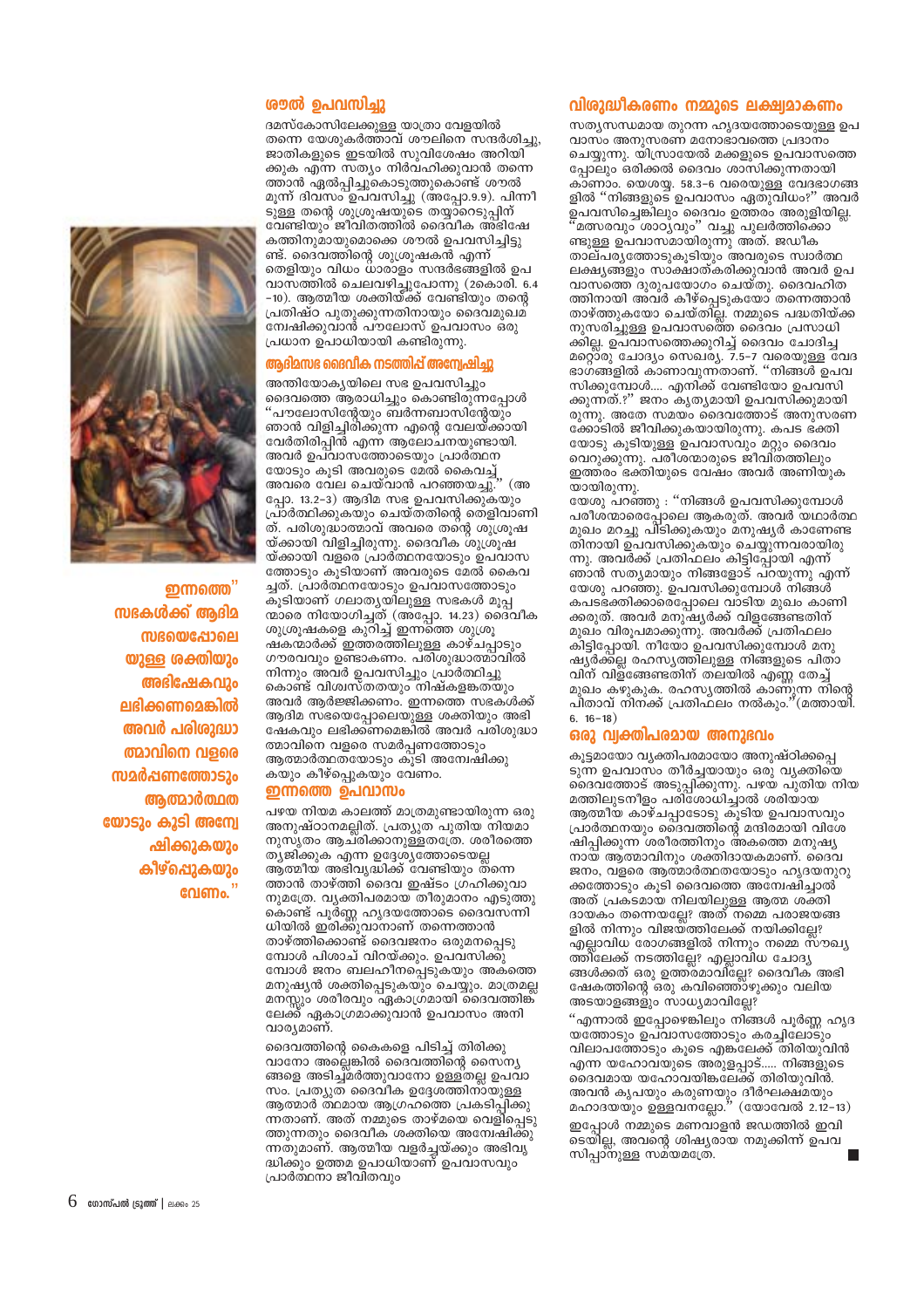# ഏതു തരത്തിലുള്ളതും എത്രകാലത്തേയ്ക്കു **മാണ് ഉപവസിക്കേണ്ടത്?**

ഉപവാസം സ്വമനസ്സാലെ ചെയ്യേണ്ടതിനുള്ള ഒരു വരം ആയതിനാൽ ഈ ചോദ്യവും വ്യക്തിപരമാ യതും ദൈവവുമായുള്ള ബന്ധത്തിലും അധിഷ്ഠിത മാണ്. സാധാരണമോ സമ്പൂർണ്ണമോ ഭാഗീകമോ ആയ ഉപവാസങ്ങൾ ഏതുതന്നെ ആയാലും അവ ദൈവാത്മാവിനാലും ദൈവമഹത്വത്തിനുമുള്ളതായി രിക്കേണം. ഉപവാസത്തിന്റെ ദൈർഘ്യവും കർത്താ വിന്റെ നിയന്ത്രണത്തിൽ ആയിരിക്കണം.

കാലത്തിന്റെ വ്യക്തമായ ആവശ്യം മനസ്സിലാക്കി ദാനിയേലിനുവേണ്ടി രാജാവ് ഒരു രാത്രി ഉപവസി ച്ചു. (ദാനി. 6.18) എസ്ഥേറും യഹുദന്മാരും മുന്ന് രാവും പകലും ഉപവസിച്ചു. (എസ്ഥേർ 4.16) യഹുദ ന്മാർ പങ്കെടുത്ത ഭൂരിഭാഗം ഉപവാസങ്ങളും രാവിലെ ആരംഭിച്ച് രാത്രി വൈകി ഭക്ഷണം കഴിച്ചു കൊണ്ടായിരുന്നു. (നൃായാധി. 20.26, 2 ശമു. 3.35) ചില ഉപവാസങ്ങൾ ഉദയം മുതൽ അസ്തമയം വരേയും ആയിരുന്നു. കർത്താവിനോടു കൂടെ പ്രത്യേക സമയം മാറ്റിവച്ചുകൊണ്ട് ചിലർ ഒരു നേരത്തെ ആഹാരം ഉപേക്ഷിച്ചുകൊണ്ടും ഉപവസി ച്ചിട്ടുണ്ട്.

ആത്മീക ആഹാരത്തിനായി ഭൗതീക ആഹാരം ഉപേക്ഷിക്കുന്നതാണ് ഉപവാസം. ഒരു നേരത്തെ ആഹാരം ഉപേക്ഷിച്ചിട്ട് അടുത്ത സമയം അമിത മായി ഭക്ഷിക്കുന്ന ഉപവാസം കൊണ്ട് പ്രയോജനം ഒന്നുമില്ല. ആത്മാവ് കർത്താവുമായി ബന്ധപ്പെട്ടിരി ക്കണം എന്നതാണ് പ്രധാനം. ഉപവാസം ദൈവ ത്താൽ നിയോഗിക്കപ്പെടുന്നതും ദൈവത്തെ ആദരി ക്കുന്നതിനും മഹത്വപ്പെടുത്തുന്നതിനും അവിടുത്തെ പരമാധികാരം നിവർത്തിക്കപ്പെടുന്നതിനും ആയി രിക്കണം.

# **GADBIQRo** 000012

# <u>ഒരുവന് ഉപവസിക്കുവാൻ</u> സാധാരണയായുള്ള പരിധി എന്താണ്?

ഒരുവന് ഉപവസിക്കുവാനുള്ള സമയത്തിന്റെ ഇട വേള എത്ര എന്ന് പുതിയ നിയമം മാർഗ്ഗ നിർദ്ദേശങ്ങൾ നൽകുന്നില്ല. ലുക്കോ. 18:11-12 ലെ പരീശന്മാർ ആഴ്ച യിൽ 2 തവണ ഉപവസിച്ചു. യേശുവന്റെ കാലത്ത് പരീശ ന്മാർ ഉപവാസത്തെ നിയമപരമായ ഒരു ഭാരമാക്കി മാറ്റിയി രുന്നു. ഏറ്റവും നല്ല മാർഗ്ഗ നിർദ്ദേശം ഗലാ. 5.18 ൽ കാണുന്നതാണ്. ''ആത്മാവിനെ അനുസരിച്ച് നടക്കുന്നു

എങ്കിൽ നിങ്ങൾ ന്യായപ്രമാണത്തിൻ കീഴുള്ളവരല്ല. ഉപവാസത്തിൽ നമ്മെ നയിക്കേണ്ടത് ആത്മാവായിരിക്ക ണം. ആത്മീയ അനുഷ്ഠാനങ്ങൾ നാം പതിവായി അനു ഷ്ഠിക്കുമ്പോൾ അത് ശരിയായ ആത്മീയതയിൽ നിന്നും മാറി കേവലം ആചാരമായിത്തീരും എന്ന അപകടം ഉണ്ട്. പതിവായോ അല്ലാതെയോ നോക്കുന്ന ഉപവാസം ദൈവവും ഉപവസിക്കുന്നവരും തമ്മിലുള്ള വ്യക്തിപര മായ ബന്ധത്തിന്റെ അടിസ്ഥാനത്തിലാണ്. ദീർഘമാ യതും തുടർമാനവുമായ ഉപവാസം കൊണ്ട് ചില ആളു കൾ അവരുടെ ആരോഗ്യം നശിപ്പിച്ചിട്ടുണ്ട്. അതു നമ്മുടെ ശരീരം ദൈവാലയം എന്ന നിലയിൽ സംരക്ഷി ക്കുന്നതിന് യോഗ്യമായ ശീലം അല്ല. എന്നാൽ ഉപവാസ ത്തിന്റെ മൂല്യവും ആവശ്യകതയും തള്ളിക്കളയാതെ ഉത്സാഹത്തോടുകൂടെ കർത്താവിനെ അന്വേഷിക്കണം എന്നതും പ്രാധാന്യമുള്ളതാണ്. യേശു തന്റെ ശിഷ്യന്മാർ ഉപവസിക്കും എന്നു പറഞ്ഞത്, നാം അവന്റെ ശിഷ്യന്മാർ എങ്കിൽ ഉപവസിക്കും എന്നാണ്. ചില ഉപവാസങ്ങൾ ആ സമയത്തെ ആവശ്യത്തിനുവേണ്ടിയാണ്. എന്നാൽ നമ്മുടെ ആത്മീയ അഭിവൃദ്ധിക്കും കർത്താവിൽ കൂടു തൽ കേന്ദ്രീകരിക്കുന്നതിനും ആഴ്ചയിലോ മാസത്തിലോ സമയം ക്രമീകരിക്കുന്നതിന് പ്രാധാന്യം ഉണ്ട്.

# ബൈബിൾ പരിഭാഷയും കൂട്ടിച്ചേർക്കലും

അക്ഷരത്തിലും രേഖപ്പെടുത്തിയിരിക്കുമ്പോൾ മറ്റ് അനേകം പരിഭാഷകൾ അതിന്റെ സതൃസന്ധത നിരാകരിക്കുന്നു. അതിന്റെ തെളിവ് അനിശ്ചിതത്വത്തിലാണ്. ഈ പ്രസിദ്ധീകര ണത്തിന് വിവിധ പരിഭാഷയിലുള്ള ബൈബിളുകൾ ഉപയോഗി ച്ചപ്പോൾ മത്തായിയുടെ വിവരണത്തിൽ ഉപവാസം എന്ന പദം ഉപയോഗിച്ചിരിക്കുന്നു എന്നത് ആശ്ചര്യം ഉളവാക്കുന്നു. സ്വഹീ ലി, മർക്കോസിന്റെ വിവരണത്തിൽ ഉപവാസം എന്ന പദം ഉപ യോഗിക്കുന്നില്ല.

പ്രാർത്ഥനയ്ക്കായി ഭാരൃയും ഭർത്താവും വേർപിരിഞ്ഞിരിക്കു ന്നതാണ് 1 കൊരി. 7.5 ൽ പറയുന്നത്. ഏറ്റവും പുരാതനമായ കൃതിയിൽ ''ഉപവാസം'' എന്ന പദം ഒഴിവാക്കിയിരിക്കുന്നതി നാൽ പലപരിഭാഷകളിലും അത് ചേർത്തിട്ടില്ല. ജെയ്മിസൺ, ഫൗസറ്റ്, ബ്രൗൺ ബൈബിൾ കമന്ററികളിൽ പറയുന്നത് ഉപ വാസം എന്ന പദം കൂട്ടിച്ചേർത്തതും, സന്യാസ സമൂഹത്തി ന്റേതും ആകുന്നു എന്നാണ്. ഓഫ് നോട്ട് എന്ന സ്പാനിഷ് സ്ഥാീലി പരിഭാഷ ഉപവാസം എന്ന പദം വിട്ടുകളയുമ്പോൾ ഇംഗ്ലീഷ് ജർമ്മൻ പരിഭാഷ അത് ഉൾക്കൊള്ളുകയും ചെയ്യുന്നു.

സ്വഭാവത്തിൽ വ്യത്യസ്തമായി കൂട്ടിച്ചേർക്കലിനെ ഇന്റർ പോളേഷൻ എന്ന് വിളിക്കുന്നു. മത്താ. 17.21, മർക്കോ. 9.29, 1 കൊരി. 7.5 എന്നീ വചന ഭാഗങ്ങൾ ഉപവാസത്തോട് ബന്ധ പ്പെടുന്നതാണെങ്കിലും മൂലകൃതിയിൽ കാണാത്തതിനാൽ അവ പിന്നീട് കൂട്ടിച്ചേർക്കപ്പെട്ടതാണ് എന്ന് വിശ്വസിക്കുന്നു. മത്താ. 17.21 ലും മർക്കോ. 9.29 ലും ശിഷ്യന്മാർക്ക് ദുരാത്മാ വിനെ പുറത്താക്കുവാൻ കഴിയാതെ വന്നപ്പോൾ "പ്രാർത്ഥന യാലും ഉപവാസത്താലുമല്ലാതെ ഈ ജാതി മാറിപ്പോകുക യില്ല" എന്ന് യേശു പറഞ്ഞു. ആഡം ക്ലാർക്കിന്റേയും മറ്റ് പണ്ഡിതന്മാരുടേയും വൃഖ്യാന പ്രാക്രം മത്താ. 17.21, പുരാ തനവും ഒരുപക്ഷേ ലോകമെങ്ങും അംഗീകരിക്കപ്പെട്ടിരിക്കുന്ന തുമായ വത്തിക്കാൻ മുലകൃതിയിൽ ഇല്ലാത്തതാണ്. കൂടുതൽ വിശ്വസനീയമായ മറ്റ് പ്രതികളിലും ഈ ഭാഗം വിട്ടുകളഞ്ഞിരി ക്കുകയാണ്. ചില പ്രതികളിൽ മർക്കോസിന്റെ വിവരണ ത്തിലെ ഉപവാസം എന്ന പദം ഉൾക്കൊള്ളിച്ചിരിക്കുമ്പോൾ വത്തിക്കാൻ മൂലകൃതിയിൽ ഉപവാസം എന്നത് വിട്ടുകളഞ്ഞി രിക്കുകയും ആംപ്ലിഫൈഡ് ബൈബിളിൽ അത് ചെരിഞ്ഞ